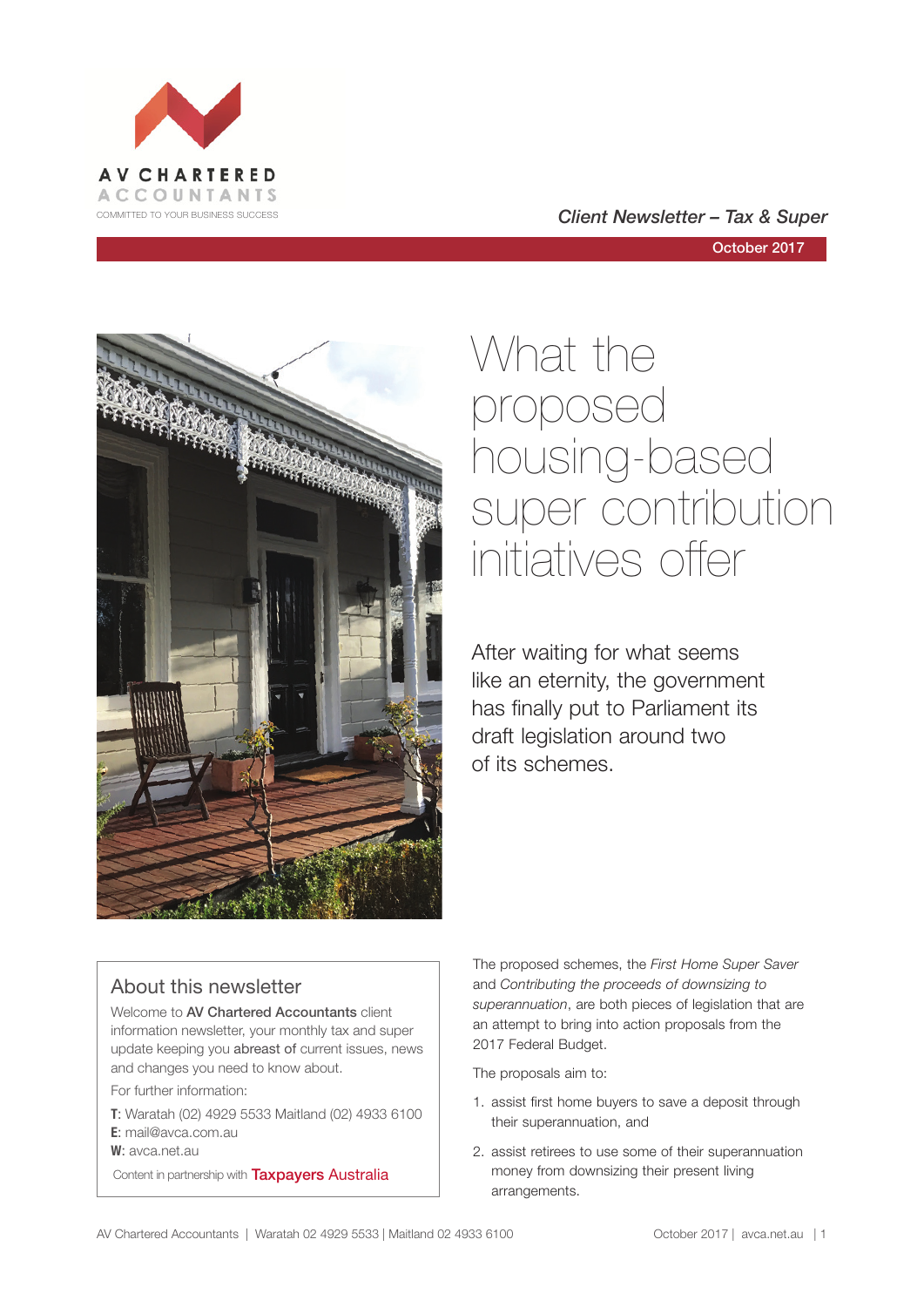#### What the proposed housing-based super contribution initiatives offer *cont*

The First Home Super Saver might sound a little familiar; the ALP introduced a similar scheme under the Rudd government that the then Coalition opposition opposed. In fact, proposals to use superannuation for housing go back as far as Paul Keating in 1993 who put up the idea of all Australians being able to use up to \$10,000 of their superannuation, and is constantly raised by those who may not fully understand the policy intent of superannuation.

The second proposal is a little more novel; the government believes that many retirees are not selling their existing homes, and downsizing to a more livable space, due to the new contribution caps. It is hoped the proposal will encourage retired Australians to downsize their home, offering those homes to the market and thereby increase the supply of dwellings (and hopefully putting downward pressure on house prices). However as the amounts transferred will count towards pension tests, some retirees may choose not to readily jump at the idea. If you are a retiree and considering this, talk to this office to determine its effectiveness for you and the impact, if any, it could have on your government pension.

## First Home Super Saver (FHSS)

The budget proposed that from 1 July 2017 eligible first home buyers would be able to contribute up to an extra \$15,000 per year, up to a total maximum of \$30,000, into their superannuation that would then be able to be released if used to buy a home. However the contributions still count towards the annual concessional and nonconcessional caps and are not in addition to those caps.

Eligibility is limited to those aged 18 and over who have not used the FHSS before and have never owned real property in Australia. If you are purchasing with another person who already has property, you would not be disqualified from using the FHSS.

However, there can only be one request for a release of the amounts held in superannuation. If you withdraw less than the total \$30,000 plus earnings in an initial release you cannot later seek to withdraw further amounts.

## **B Contributing the proceeds of** downsizing to superannuation

The second proposal has two aims — one, to assist older Australians to downsize their living arrangements, and two, to increase the supply of housing to first home buyers thus reducing some of the supply constraints that are keeping housing prices high.

#### Who is eligible?

To be eligible under the proposed policy:

- a person must be aged 65 or older
- the property sold must have been held by the person for at least 10 years and been their principal place of residence for that period
- the property must be in Australia and cannot be a houseboat, caravan or other mobile home
- the contribution must be made within 90 days of the disposal of the dwelling, or such longer time as allowed by the Commissioner
- the individual must choose to treat the contribution as a downsizer contribution, and notify their superannuation provider in the approved form of this choice at the time the contribution is made, and
- the individual cannot have had downsizer contributions in relation to an earlier disposal of the main residence.

#### How much can be contributed?

You can contribute up to \$300,000 from the sale of the home as a non-concessional contribution into superannuation savings. The amount is \$300,000 per person, so a couple will be able to contribute up to \$600,000 out of the sale of their residential home.

The new rules apply to the proceeds of contracts entered into on or after 1 July 2018.

Downsizer contributions are not tax deductible and can be made for an individual in relation to one sale of the main residence. Further, downsizer contributions cannot be made in the future in relation to the sale of another main residence. Therefore if you sell your house at age 65 but only contribute say \$200,000, if you later sell an eligible home you will not be able to contribute any of that to make up the amount not initially contributed. However, you can make multiple contributions (up to the cap amount) from the sale of the same residence.

While the amount from selling the home under the scheme is limited to \$300,000, there is no restriction on the person making other contributions from the sale of their home into superannuation. These further contributions will however not be under the scheme and be subject to the contribution caps.

#### Downsizer contributions do not count towards the contribution caps

In order to encourage people to take up the scheme, the contributions eligible under this proposal will not count towards the new contributions cap. This will be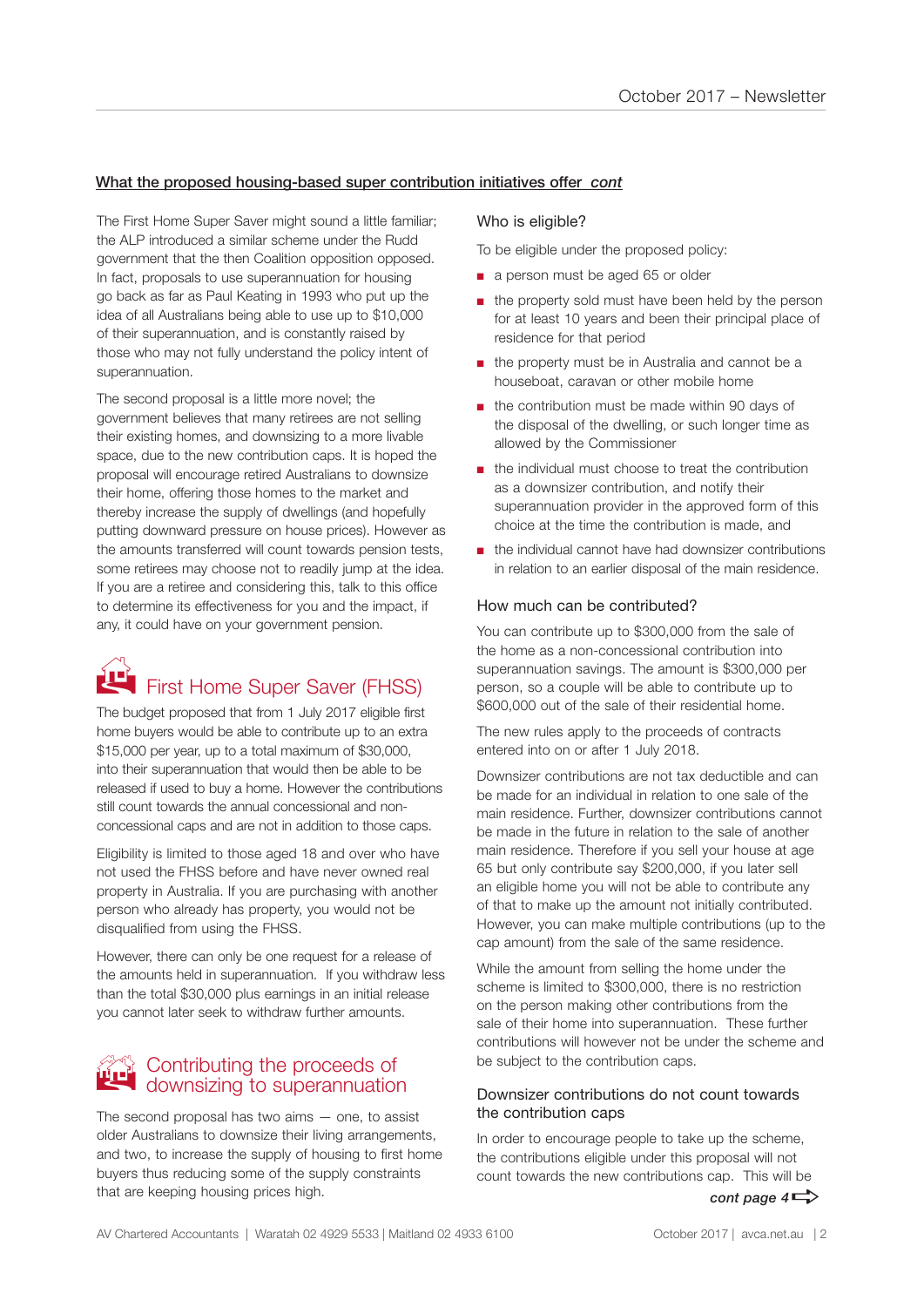## Considering ride-sharing for income? Tips and traps

Have you or someone you know considered taking up ride-sharing (also called ride-sourcing) to earn extra income, or even as an alternative form of employment? When providing ride-sharing services through Uber or GoCatch and other facilitators for a fare, there are things you need to know, and traps you need to be aware of.

The first issue to make plain however depends on if you have already started offering ride-share services without considering the tax outcomes. If this is indeed the case, be pre-warned that come financial year's end there's a very real possibility that you may have built up a tax debt. Some drivers can be former salaried workers who don't always realise how small business works (and may not even realise they *are* a small business now), and many think of sharing-economy services as "money on the side" without realising that tax rules still apply.

For now, the items that every ride share driver needs to know include:

- 1. Income earned from ride-share activities is assessable income and must be reported in your income tax return.
- 2. Deductions can be claimed for expenses that directly relate to providing ride-share services. This applies even if you operate your ride-share activities on a casual basis to supplement income from another job or other business activities.
- 3. Ride-share services are deemed to be taxi travel for GST purposes, so you will have to register for GST regardless of how much is earned from ride-share. Commercial enterprises are generally only required to register for GST after a \$75,000 annual turnover threshold is met. An enterprise in the form of a taxi service is an exception to this general rule in that GST registration is required irrespective of turnover.

Taking up ride-sharing also means you will be required to get an Australian business number. Registering for GST can be done at the same time as getting an ABN, and we can help you with both of these.

#### Ride sourcing and GST

As an Uber driver (let's use that term for convenience, but there are other ride-sharing facilitators) you will be required to calculate GST on the full fare, not the net amount you receive after deducting any fees or commissions that Uber is entitled to.

If a passenger pays \$55 for a fare:

- the GST payable is \$5
- Uber pays you \$44 after taking their commission (\$11)
- the \$11 paid to Uber is a tax deduction you can claim.

Being registered for GST means you can claim GST credits on business purchases, but the percentage that is business use (and not private use, when you are just driving yourself around) must be worked out, and you will be required to only claim this amount.

For example, if you use your car 10% for ride sourcing and 90% for private purposes, and:

- you buy a new car to use for ride-sourcing activities for \$33,000 (including \$3,000 GST) – you can claim a GST input tax credit relevant to the business portion of the GST cost (\$300)
- you pay \$110 for fuel (including \$10 GST) you can claim a GST input tax credit relevant to the business portion of the GST cost (\$1)
- you pay \$220 to have the car serviced (including \$20 GST) – you can claim a GST input tax credit relevant to the business portion of the GST cost (\$2).

There are other business purchases you may be able to claim a portion of GST credits for, but of course records need to be kept. Activity statements will need to be lodged, but again we can help with this.

The easiest way for an Uber driver to keep track of deductions is by using the ATO app. You can take a photo of receipts and log it in the app, then later on send a report to our office. You could also use the ATO app's "Add trip" function as your logbook to keep records. You can use your GPS or odometer to calculate the distance travelled while you're driving passengers to their destinations to accurately record such trips.

#### Income deductions allowed or not

For income tax deductions, there is the cents per kilometre or logbook methods (we can go over what these mean for you if you're not familiar), and also note that you can change these methods year to year depending on which is more favourable.

For Uber deductions, the business use proportion is key. Possible deduction inclusions are:

■ commissions, licensing or service fees paid to Uber or the other ride-share facilitators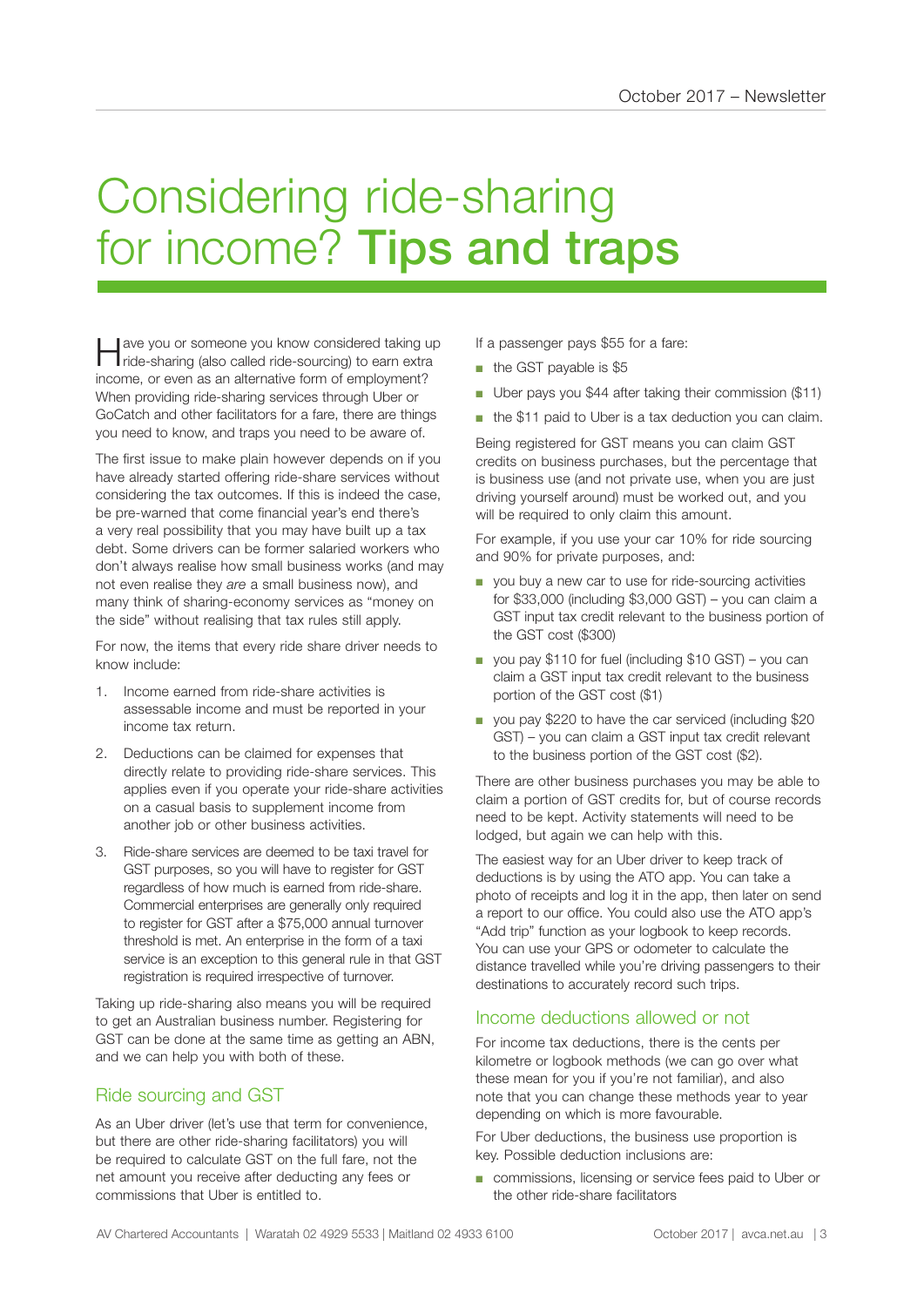#### Considering ride-sharing for income? Tips and traps *cont from page 3*

- costs associated with business use of car (petrol, servicing, depreciation, etc.)
- tolls
- parking
- vehicle registration
- mobile phone bills
- safety equipment (such as high visibility vests)
- insurance
- any fees you pay this office
- bank fees (if you maintain a separate account for rideshare work)

There are however a few non-deductible expenses you need to be aware of. These include:

- costs incurred before becoming a ride-share driver, or before the application process starts (such as attending information nights) are not deductible
- costs of a normal drivers licence
- fines (parking, speeding, etc)
- clothing other than safety clothing, and
- meals, drinks, etc purchased while on shift.

#### Issuing invoices

If one of your passengers requests a tax invoice (that is, an invoice that includes the amount of GST) for a fare over \$82.50 including GST, you are required by law to provide one. Note that the receipts that Uber sends to a passenger's mobile phone are not valid tax invoices; they are just receipts.

Uber or whichever facilitator you are going through may issue tax invoices on your behalf, which solves the problem (although it's a good idea to be familiar with the process before a passenger asks for an invoice).

But if they can't do this on your behalf, you can use your own tax invoice book with your ABN and other required details on it. Talk to us about the sort of details every tax invoice is required to display.  $\blacksquare$ 

#### What the proposed housing-based super contribution initiatives offer *cont from page 2*  $\mathbf{\hat{E}}$

a relief for many who may be considering downsizing through this process.

#### The 10-year ownership test

What if the property was owned in the name of one spouse rather than both? In this circumstance, the spouse who is not on the title would still be able to claim the ownership period with their spouse.

Similarly, an individual person may gain title in respect of a dwelling following the breakdown of a relationship. In such cases, the person who ends up with title can count the period of ownership with their former spouse towards the 10-year ownership test.

The amount may relate to proceeds from the sale of a business (including a farm) where the owner also lives on site and it is the owner's main residence. There is no need for the proceeds of the sale to be apportioned so that only the capital proceeds relating to the sale of the owner's main residence are able to be used to make a downsizer contribution.

#### No "work test" or age limit

Another advantage of the proposal is that it will not be subject to the work test or an age limit. If this were not the case, it would severely undermine the advantage of the proposal. Normally contributions in this age group are required to be made from a person gainfully employed for at least 40 hours within a 30-day period during the year. Furthermore, the restriction on those over 75 making a contribution are removed if the contribution is made through this process.

#### Contributions count towards pension test

One factor that may restrict the benefit of this proposal, and thus play on the minds of older Australians on whether to sell their homes, is that the contributions will still count towards total pension assets tests. This means that older Australians will be moving funds out of an exempt asset (their home) into a non-exempt asset.

Currently, you can have up to \$350,000 in non-exempt assets and still be eligible for the full pension. If you sell the house and contribute up to \$300,000 into your superannuation, then this will increase your nonexempt assets by \$300,000, and this is likely to cause a reduction in your government pension payment.

#### Conclusion

It will be interesting to see what, if any, affect the proposals have on the supply of housing and easing pressure on housing affordability. As always it may be better to talk to us before using one of these proposed reforms.  $\blacksquare$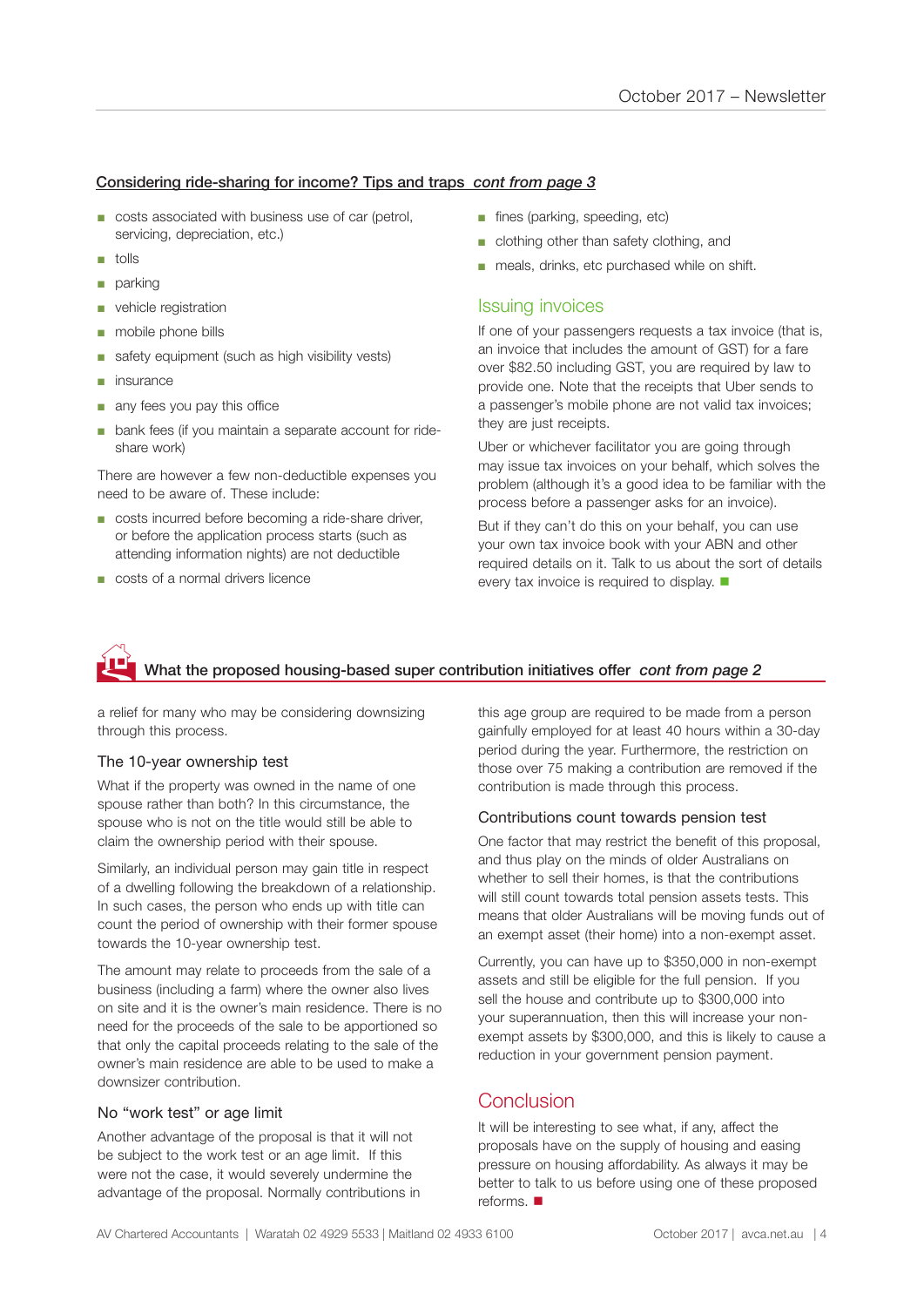# High income earners: **Beware Division 293!**

I f your remuneration, including reportable fringe benefits and salary sacrificed superannuation contributions is in excess of \$250,000 pa, you may have an additional tax liability over and above the normal income tax payable on such earnings. Now that would be a fairly substantial salary package, so it may seem like a good problem to have, but no-one likes an unexpected demand from the taxman.

It all started about five years ago when the government introduced a rule called Division 293 to the tax system. Division 293 is intended to even out the effect that the concessional tax treatment of superannuation has for higher income earners compared to middle and lower income earners. This results from before-tax (known as concessional) super contributions being taxed at 15% within a fund, and the higher relative difference in marginal rates for high income earners compared to the average.

"If you are a high income earner, your marginal tax rate is higher than an average income earner," the ATO says. "When you make concessional contributions to your fund, you receive a larger tax concession. Division 293 imposes an additional tax of 15% to bring the concession back to an amount in line with the average."

Division 293 may be better explained by using the worked example that the ATO has provided.

*"In the 2015-16 financial year Mark earns \$320,000 and his employer contributes \$20,000 to his superannuation fund. Mark's fund pays tax of \$3,000 on his contribution (15% × \$20,000).*

If Mark's employer had not contributed to super, Mark would have earned \$340,000 and the additional \$20,000 would have been taxed at his marginal rate of 49%. Mark would have paid \$9,800 tax on the additional \$20,000. The tax concession Mark would receive on his contributions is \$6,800.

*"By paying Division 293 tax of \$3,000 (15% × \$20,000) Mark still receives a concession but it is reduced. The total amount of tax paid on the contribution is \$6,000 (30% × \$20,000, made up of 15% taxed in the fund and 15% Division 293 tax). The tax concession is now \$3,800."*

When Division 293 was introduced in the 2013- 14 year (the legislation was called "Sustaining the superannuation contribution concession"), the threshold at which it applied was set at \$300,000 annual income for each individual. However in contrast to some other income thresholds and limits, which can tend to go up, this has now reduced to \$250,000 (from July 1, 2017).

That's quite a drop in the threshold, and since it applies to the current financial year it is opportune to alert taxpayers to be circumspect as regards this aspect of taxation law.

So if you or yours are at or near the new threshold, be aware that this division could be another consideration in your possible tax liabilities. The ATO uses information from income tax returns and contributions reported by your super fund to work out if Division 293 applies, and if so, how much tax is owed. And remember, as income levels can move year to year, there is potentially an annual possibility of Division 293 tax being imposed.

When the ATO works out concessional contributions to super for Division 293 purposes, it does not include any amounts above the excess contributions cap as these are taxed at the marginal rate, so the taxpayer concerned will not be getting any concessional tax treatment.

In the calculation of Division 293 tax, unlike the tax on excess contributions to super, there is no discretion for the ATO to reallocate contributions to another income year. The theory here is that if contributions could be reallocated (to avoid being taxed), they would remain concessional and would need to be included back into calculations for Division 293.  $\blacksquare$ 

<sup>An assessment for Division</sup><br>293 tax can also come abo 293 tax can also come about if you receive an eligible termination payment or make a significant capital gain.

This information has been prepared without taking into account your objectives, financial situation or needs. Because of this, you should, before acting on this information, consider its appropriateness, having regard to your objectives, financial situation or needs.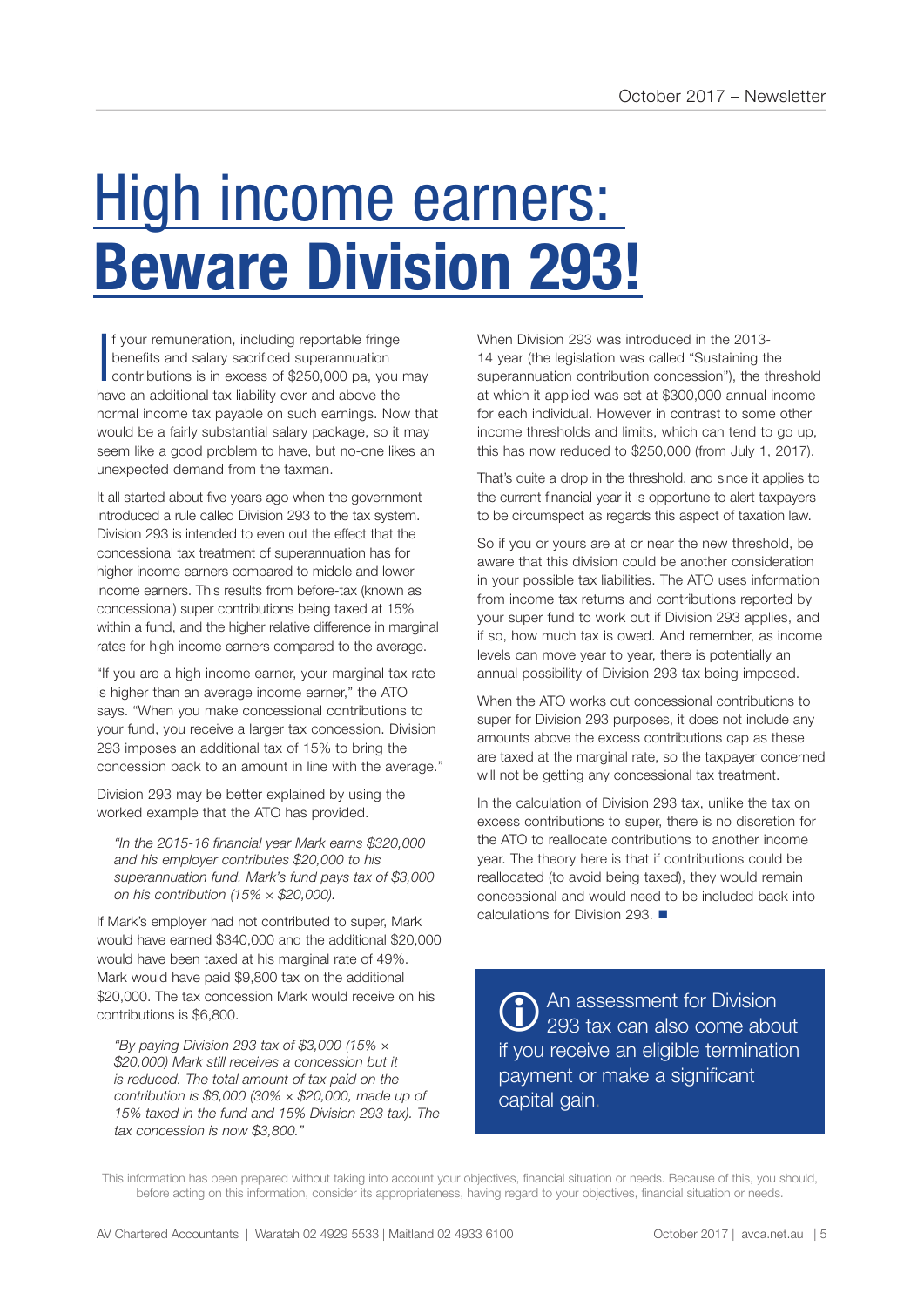

Historically taxpayers may have been able to claim a deduction for the costs associated with setting up a business or raising finance, including the costs incurred in:

- establishing a company or other business structure
- converting a business structure to a different structure
- raising equity for the business
- defending it against a takeover
- unsuccessfully attempting a takeover
- stopping carrying on business (including liquidating a company).

For these capital expenses, you have generally been able to claim a deduction over a five-year period on a straight line basis (that is 20% in the year you incur them and in each of the following four years). To have availed yourself of this deduction, the relevant costs must not be deductible under any other part of the tax law nor form part of the cost of a capital gains tax or depreciating asset.

Before July 1, 2015, relevant business capital expenditure, including start-up expenses, was deductible under the auspices of this five year deduction entitlement housed under a section of the capital allowances rules. However after that date, certain startup expenses for businesses, including costs associated with raising capital, that would otherwise have been deductible over five years, can be immediately deductible. These include professional expenses associated with starting a new business, such as professional, legal and accounting advice.

#### REQUIREMENTS FOR DEDUCTION

Specifically, under these rules, expenditure that would be deductible over five years is fully deductible in the income year in which the expenditure is incurred if the expenditure:

- relates to a business that is proposed to be carried on, and
- is either:
	- incurred in obtaining advice or services relating to the proposed structure or the proposed operation of the business (see below), or
	- is a payment to an Australian government agency of a fee, tax or charge incurred in relation to setting up the business or establishing its operating structure (see below), and
- the entity that incurred the expenditure is either:
	- a small business entity (SBE) for that income year, or
	- does not carry on a business and does not control and is not controlled by an entity carrying on a business in the relevant income year that is not an SBE in that income year.

#### TYPES OF START-UP COSTS FOR WHICH AN IMMEDIATE DEDUCTION IS ALLOWED

The typical start-up costs for which a deduction would be available are laid out in the table on the following page, along with two examples.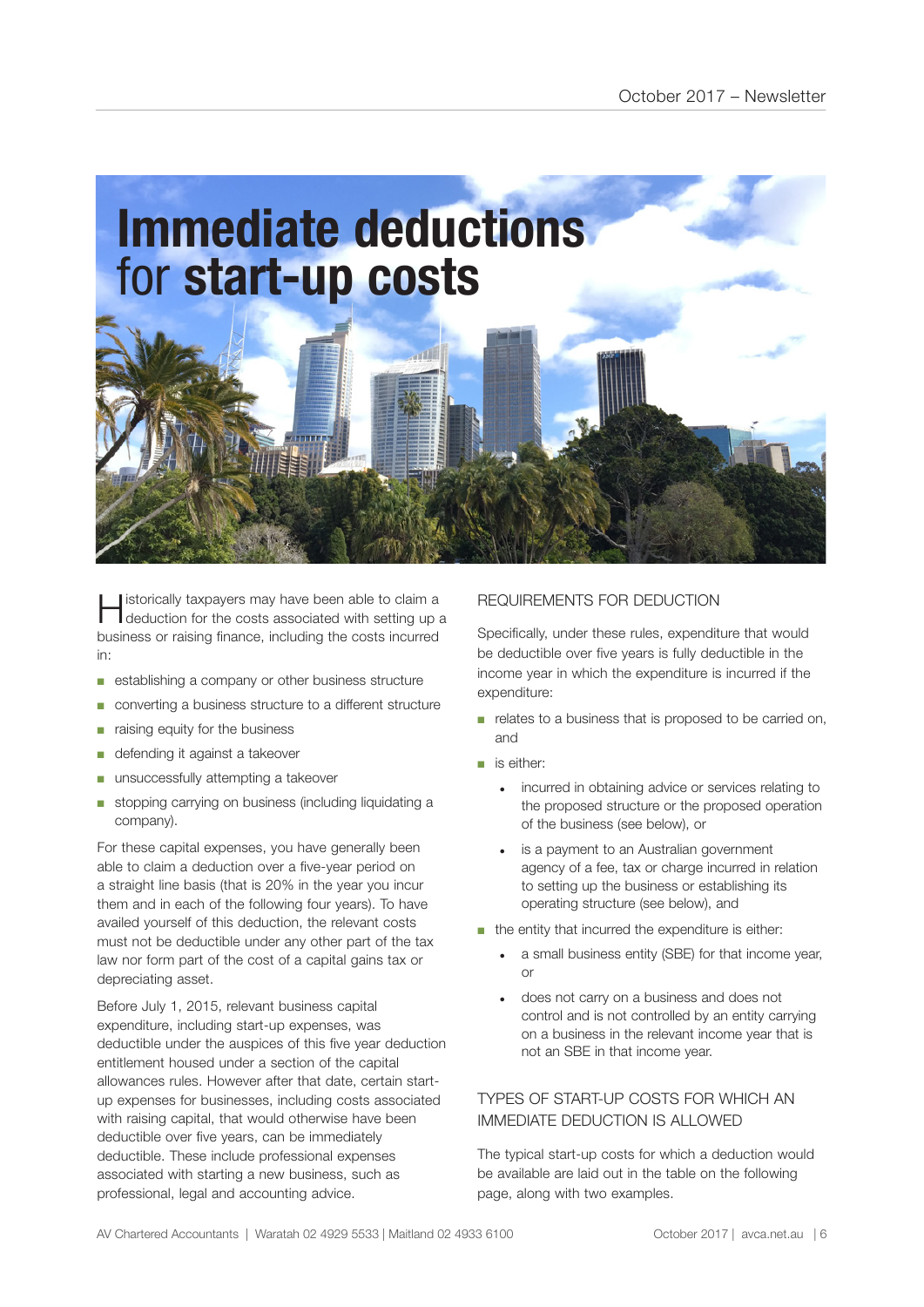#### Immediate deductions for start-up costs *cont*

#### **Example 1: Start-up expenses that can be immediately deducted**

Winston Co is a company that is an SBE and is in the process of setting up a florist business, to be operated by a separate entity. Winston Co is uncertain as to the best location for the proposed business. Winston Co obtains advice from a consultant in order to assist in determining a suitable location. The cost of obtaining this advice can be fully deducted in the income year in which it is incurred.

#### **Example 2: Capital expenditure that cannot be immediately deducted**

Percy already carries on an established small landscaping business. As part of plans to expand and improve his business Percy obtains financial advice about financing the expansion. As Percy's business is already established, a deduction cannot be immediately claimed for the costs incurred.  $\blacksquare$ 

#### **TYPICAL START-UP COSTS FOR WHICH A DEDUCTION MAY OR MAY NOT BE AVAILABLE**

| <b>Category</b>                                                                                                                                                               | <b>Examples</b>                                                                                                                                                                    |
|-------------------------------------------------------------------------------------------------------------------------------------------------------------------------------|------------------------------------------------------------------------------------------------------------------------------------------------------------------------------------|
| Advice or services<br>relating to the proposed<br>structure or the<br>proposed operation of<br>the business                                                                   | <b>DEDUCTIBLE</b>                                                                                                                                                                  |
|                                                                                                                                                                               | Legal or accounting advice on best business structure to set-up<br>П                                                                                                               |
|                                                                                                                                                                               | Services in setting up such legal arrangements or business systems for such<br>П<br>structures                                                                                     |
|                                                                                                                                                                               | Professional advice on the viability of a proposed business<br>П<br>(eg feasibility of a location (see example below) or due diligence of an existing<br>business being purchased) |
|                                                                                                                                                                               | Cost associated with raising capital (whether debt or equity) for the operation of the<br>П<br>proposed business - including crowd sourced equity funding                          |
|                                                                                                                                                                               | <b>NON-DEDUCTIBLE</b>                                                                                                                                                              |
|                                                                                                                                                                               | Costs in relation to an existing structure (see example below)<br>П                                                                                                                |
|                                                                                                                                                                               | The cost of acquiring assets that may be used by the business – when establishing<br>П<br>a structure                                                                              |
|                                                                                                                                                                               | Direct costs of the capital such as interest, dividends or capital repayments – when<br>П<br>raising capital                                                                       |
|                                                                                                                                                                               | Other expenses in relation to the proposed business (such as the cost of travelling<br>П<br>to a particular location as part of assessing locations for a business).               |
| Payment to an<br>Australian government<br>agency* of a fee, tax<br>or charge incurred in<br>relation to setting up the<br>business or establishing<br>its operating structure | <b>DEDUCTIBLE</b>                                                                                                                                                                  |
|                                                                                                                                                                               | Regulatory costs in setting up a business - such as ASIC fees for setting up a<br>П<br>company                                                                                     |
|                                                                                                                                                                               | Costs associated with transferring assets to the entity which is intended to carry on<br>П<br>the proposed business, such as stamp duty                                            |
|                                                                                                                                                                               | <b>NON-DEDUCTIBLE</b>                                                                                                                                                              |
|                                                                                                                                                                               | Expenditure relating to taxes of a general application such as income tax.<br>П                                                                                                    |
|                                                                                                                                                                               |                                                                                                                                                                                    |

\*Australian government agency means the Commonwealth, a state or territory or an authority thereof (local governments are excluded, such as councils).